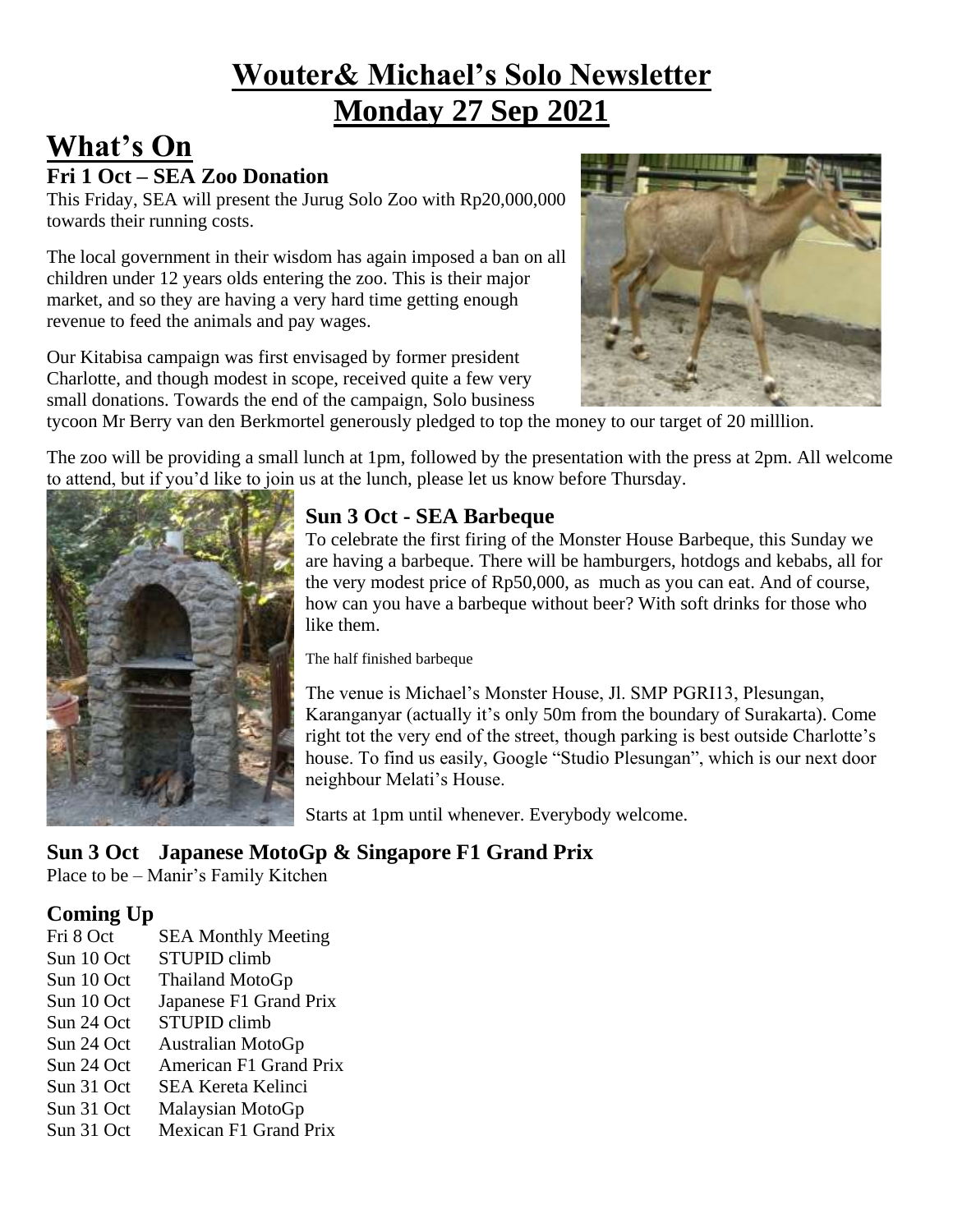## **The News This Week Giving Credit Where Due**

Half-century after just being mentioned as a footnote in a seminal physics paper, one of the first computer programmers at a top American institution, and a major contributor to the experiments, is finally getting the recognition she deserves.

Two unnamed women sit in front of the MANIAC computer in 1952

In 1955, Los Alamos Scientific Laboratory published the paper "Studies of Nonlinear Problems," which detailed the methods and results of a mathematical physics simulation run



on the MANIAC, the Laboratory's first electronic computer. The scientists who wrote the paper - Enrico Fermi, John Pasta, and Stanislaw Ulam - were quickly recognized for the remarkable simulation, which came to be called the Fermi-Pasta-Ulam (FPU) problem. In a footnote, the authors wrote, "We thank Miss Mary Tsingou for efficient coding of the problems and for running the computations on the Los Alamos MANIAC machine."

It would be decades before that footnote would gain attention from the global scientific community, but Mary Tsingou Menzel (her name since getting married in 1958) was well-known among her colleagues throughout her 40-year career as a mathematician and computer programmer at Los Alamos. Today, she sees that early simulation as only a blip in a career that included the development of the first hydrogen bomb and work on the proposed missile-defence program known as Star Wars (the Strategic Defence Initiative). Though she retired almost 30 years ago, some of her coding work is used to this day, and her legacy remains in the monumental work she performed as one of the first computer programmers of the 20th century.

| with forces acting on the elements of this string. In addition to the                                                                 |     |     |
|---------------------------------------------------------------------------------------------------------------------------------------|-----|-----|
| usual linear term expressing the dependence of the force on the dis-                                                                  |     |     |
| placement of the element, this force contains higher order terms. For                                                                 |     |     |
|                                                                                                                                       |     |     |
|                                                                                                                                       |     |     |
|                                                                                                                                       |     |     |
| We thank Miss Mary Tsingou for efficient coding of the problems and<br>for running the computations on the Los Alamos MANIAC machine. |     |     |
|                                                                                                                                       |     |     |
|                                                                                                                                       | 630 | 003 |

The postscript tro Mary on the 1955 scientific paper

In 1951, Mary Tsingou was an undergraduate studying mathematics and education at the University of Wisconsin when an instructor told her, "They're looking for women mathematicians at Los Alamos." The Korean War was on, and the Lab had found that hiring and training men as mathematicians was mostly futile because they were so often drafted. Faced with a job market that was particularly tough for female math teachers, Tsingou decided to apply. She landed the job, and on January 7, 1952, she moved to Los Alamos.

Upon being hired, Tsingou was flatly informed that she and the other young women would be paid less than men with the same skills and qualifications because "men were breadwinners and women were just supplementary." Still, Tsingou was excited about work at Los Alamos; she had chosen the job over others at companies such as General Electric because "the salary was twice as much" and because she had never been out West. She also felt pride in her position, working at a national security science laboratory during the Cold War. "We were doing this in the same way young men went into the military," she says of herself and her colleagues. "We knew it was something that was important for the country."

Tsingou's first job was in Theoretical (T) Division, and she worked in the T-1 group on calculations used in preparation for testing the design of the hydrogen bomb, which uses fusion (in addition to fission) to create an explosion even larger than the one an atomic bomb produces. Los Alamos was racing against the Soviets to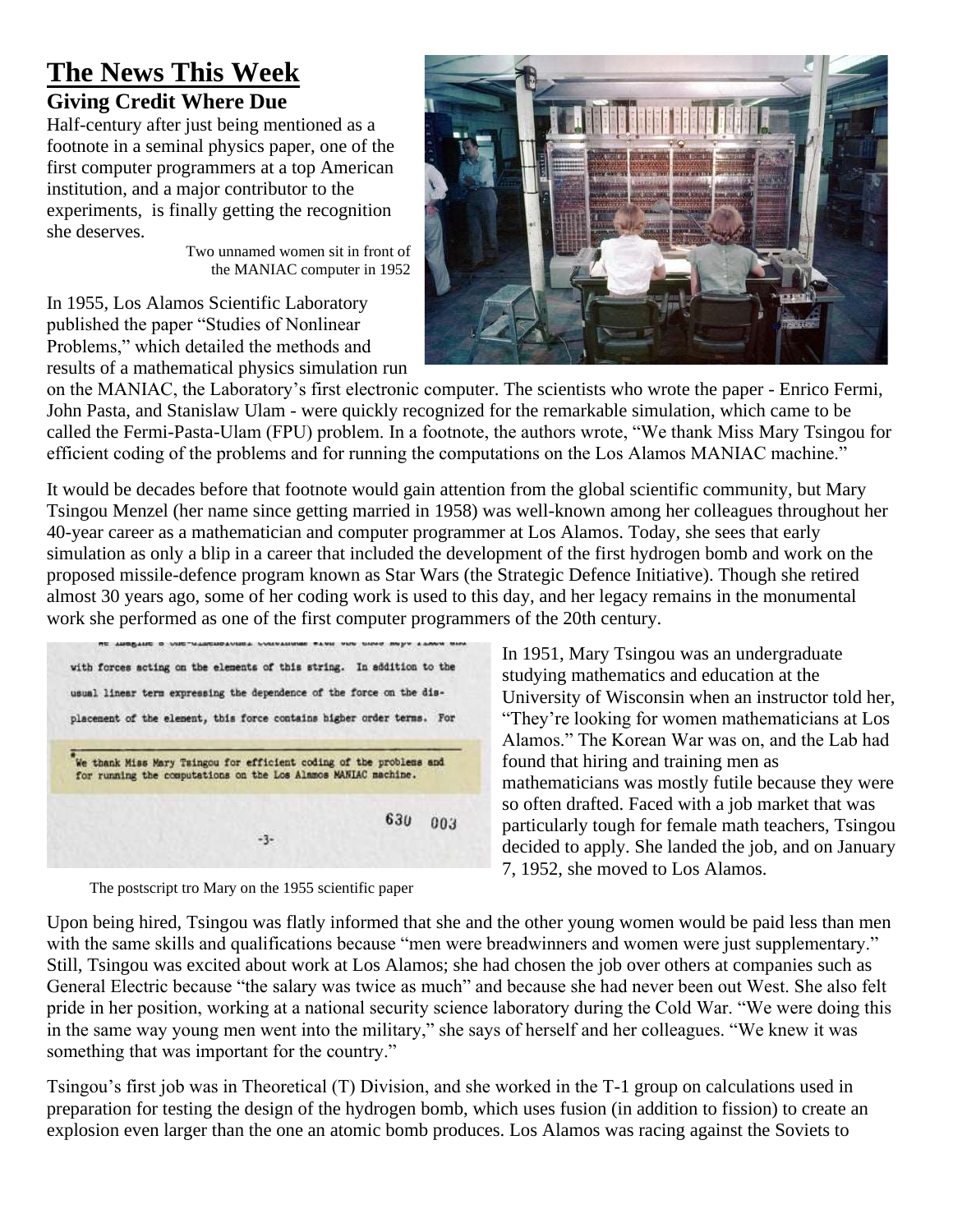develop the hydrogen bomb, and the calculations performed in T-1 were of vital importance in determining if and how such a device could be detonated.

Almost all the mathematicians who worked as human calculators at Los Alamos were women, most in their early 20s and just out of college. Using Marchant calculators - early machines that could add, subtract, multiply, and divide - they solved specific problems. Tsingou was surprised on her first day of work to discover that she wasn't using her math degree - she was just using a calculator to add and subtract. "I was sort of disappointed," she remembers. "When we get out of college, we say we're going to set the world on fire," but instead she was assigned what she calls "mundane types of jobs."

Tsingou was soon recruited to work as one of the first programmers, or coders, of the MANIAC (Mathematical Analyser, Numerical Integrator, and Computer). When the MANIAC was up and running, Tsingou says, the Lab didn't have anyone to program it, so Jack Jackson, a Los Alamos programmer who later ran the aerospace division at IBM, gave a class on programming. "I was very interested in learning programming," Tsingou says, "because it was pretty boring sitting there doing addition and subtraction." Mary Tsingou in 1955



Tsingou's job as a programmer was to tell the machine what calculations to perform, which required that she know binary (two-symbol) coding language. "It was a very rudimentary machine language," Tsingou says. "It was nothing like what we have now." The programming was extremely laborious. "You had to use what the machine recognized, which was only ones and zeros. We typed the directions on a tape and put it in the machine."



Operators work on the MANIAC in the 1950s

While learning to work on the MANIAC, Tsingou was given the task of programming the computer to compute the sine of an angle (in a right triangle, the length of an angle's opposite side divided by the length of the hypotenuse, which is the longest side). She checked and rechecked her work many times before running it through the machine. The first time she programmed her work into the MANIAC, her computation came out correct. She says, however, that this was the first and last time in her long career that she ever got a calculation to run correctly on the first try.

Tsingou soon moved to T-7, the MANIAC group, where she worked mostly with theoretical physicists Stanislaw Ulam and John Pasta. While much of their work was in weapons development, the physicists of T Division were also interested in fundamental science - that is, science that is developed purely for scientific advancement, often without a specific endgame. The MANIAC opened new avenues for such inquiry, and Pasta and Ulam were among those quick to explore them.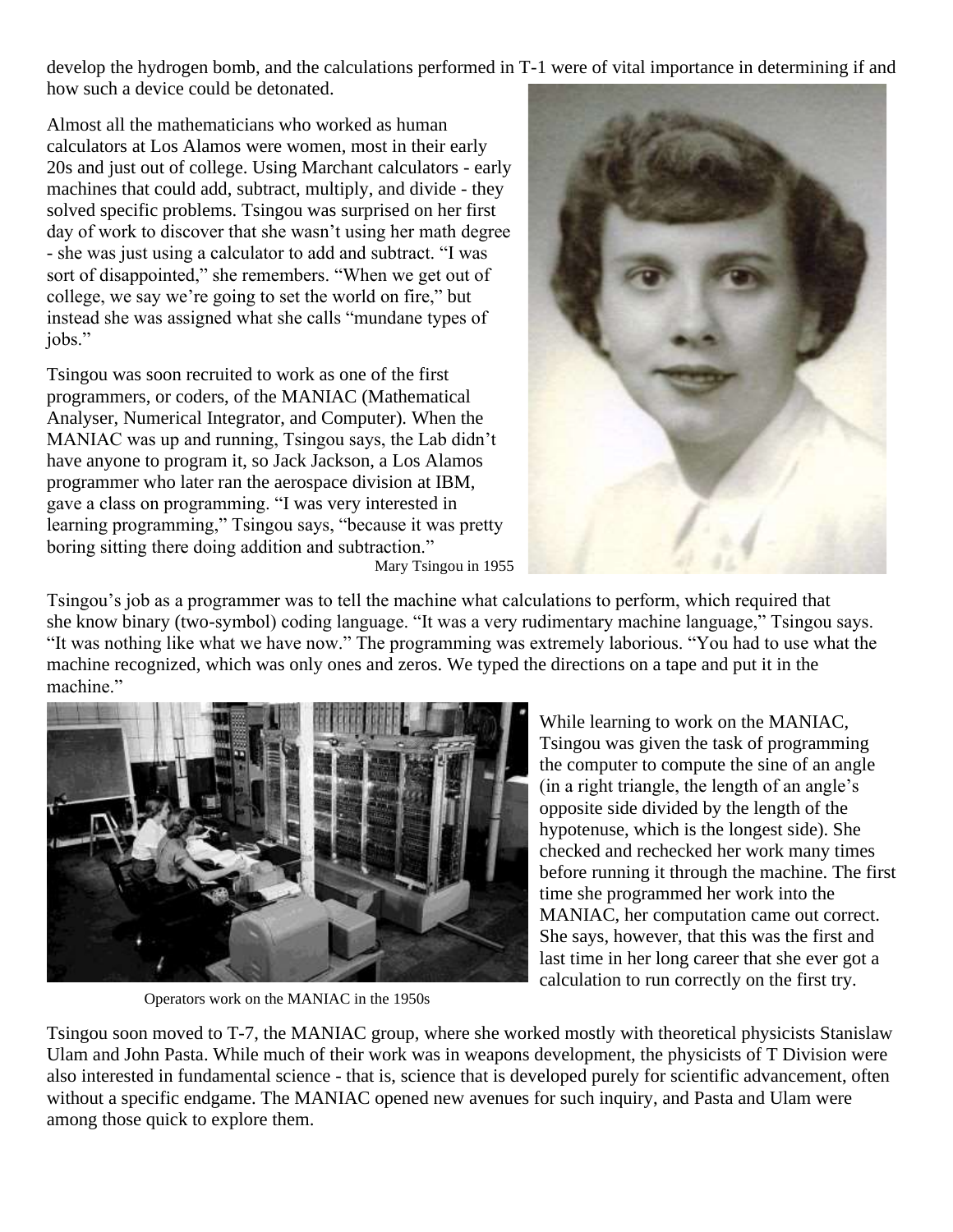Once the MANIAC was operational, physicists began trying to think of problems that could not be solved with hand calculations but that could be simulated on the computer. Simulations, now widely used but then in their earliest stages, use math to create models of how systems will interact or develop; simulations can tell us what would happen if something created theoretically were to happen in real life.

"I remember sitting there one day with Pasta and Ulam," Tsingou says, as they brainstormed "some problems we could do on the computer, some really mathematical problems." They tried several things, but, eventually, she remembers, "they came up with this vibrating string."



Scientists Enrico Fermi, Stanislaw Ulam, and John Pasta authored "Studies of Nonlinear Problems," the paper on the vibrating string experiment, which was programmed by Mary Tsingou.

The vibrating string was a theoretical experiment involving "a finite number of points" along a string "with ends fixed and [energy] acting on the elements of the string," according to the resulting paper. Under the assumption that the string could move in all directions - not just back and forth - Tsingou programmed the MANIAC to simulate how energy would move between points on the string.

The scientists thought that the energy would eventually reach equilibrium, spreading out in an equal distribution along the string and settling that way. The result of the simulation was completely unexpected. "Let us say here that the results of our computations show features which were, from the beginning, surprising to us," the authors wrote. The energy moved periodically between different points on the string, never spreading out and never coming to rest.

The Fermi-Pasta-Ulam problem was a game changer for mathematics and science, and it was a seminal development in computational physics. The problem launched the field of nonlinear science and a number of other scientific concepts, including chaos theory, which posits that patterns exist even in seemingly random, complex systems.

The experiment proved that there were ways to simulate problems that could not be studied with literal experiments or solved with traditional theoretical methods of numerical analysis. According to Cynthia Reichhardt, a scientist in the current T-1 group, Physics and Chemistry of Materials, that revelation "combined with improvements in computer technology, led to the flowering of simulations as a third research approach, complementary to both experiments and traditional analytic theory."

And in a 2009 American Scientist article, scholars Mason Porter, Norman Zabusky, Bambi Hu, and David Campbell claimed that the problem "rocked the scientific world" and "sparked a revolution in modern science."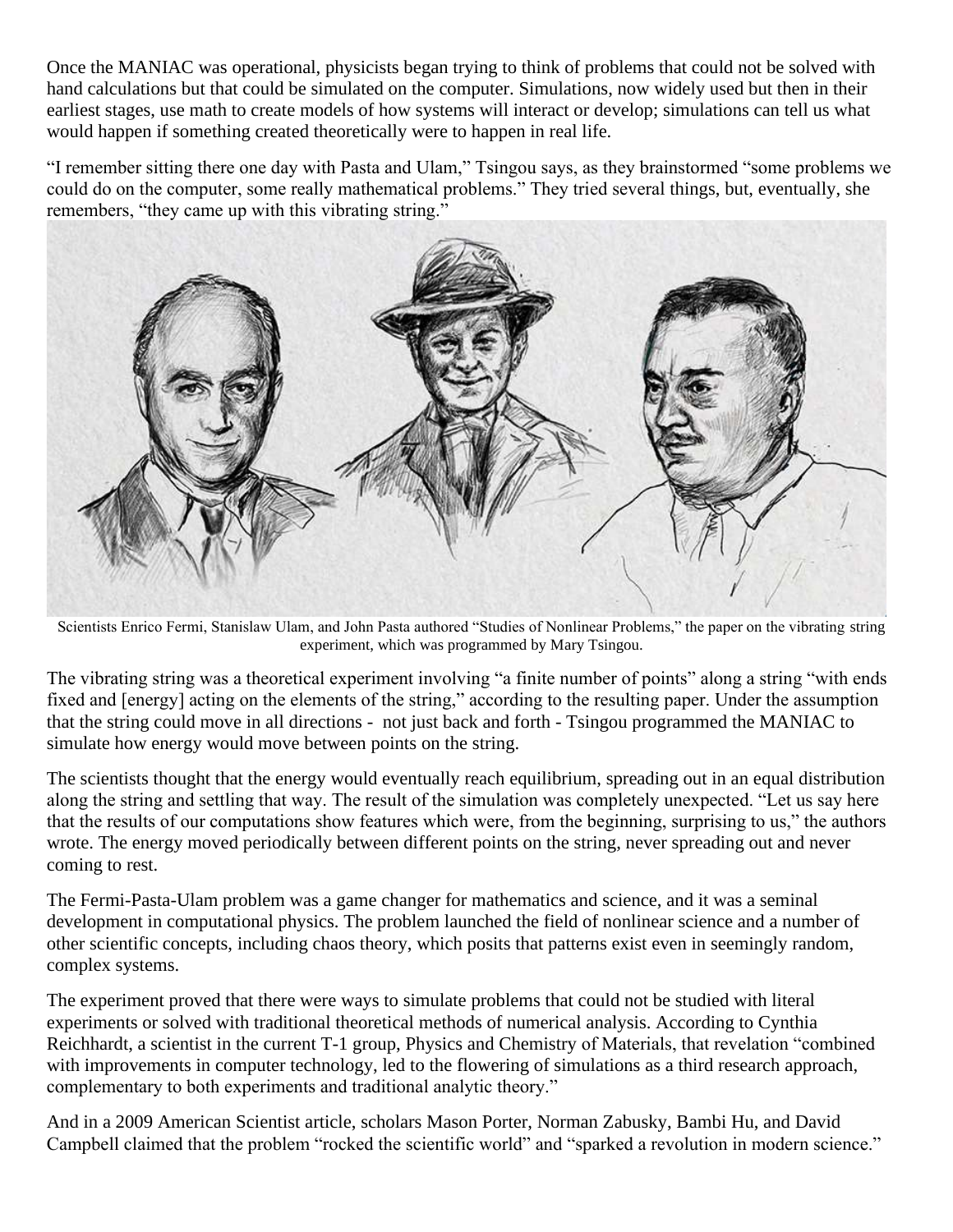Fermi, Pasta, and Ulam developed the theory; Tsingou made it work. "They didn't know anything about programming," she remembers. "They set up the equations, and I did all the programming." Tsingou is quick to mention that she was given credit in the paper as a programmer. But today, many scientists think she deserves more. In 2008, French physicist Thierry Dauxois argued in a *Physics Today* article, "Fermi, Pasta, Ulam, and a Mysterious Lady," that Tsingou had not been given the credit she was due. "It is time for a proper recognition of her contribution," he wrote. "Let us refer from now on to the Fermi-Pasta-Ulam-Tsingou problem." As a result, some scientists now refer to the simulation as the FPUT rather than the FPU.



Los Alamos National laboritory

By today's standards in the scientific community, Mary Tsingou would have been an author on the paper - she might have even been the first author, the person who contributed the most to the project. Among those who agree with the renaming of the problem is David Campbell, Professor of Physics, Electrical and Computer Engineering, and Materials Science and Engineering at Boston University and former director of the Center for Nonlinear Studies at Los Alamos. "Certainly," he says, "today she would have been listed as co-author, which is why the current practice is to refer to the FPUT problem."

| $\cdots$<br>- 88<br>Ш<br>- 11 | <b>FORTRAN STATEMENT</b>                               |
|-------------------------------|--------------------------------------------------------|
| an absentant as pass tenness  |                                                        |
|                               |                                                        |
|                               |                                                        |
|                               |                                                        |
|                               |                                                        |
| THE FEBRATRE ERRETTE          |                                                        |
|                               | popumento por anticomariamento anticomariamento antico |
|                               |                                                        |
|                               |                                                        |

The experiment set in motion the field of nonlinear science, currently studied worldwide, including at Los Alamos, where the Lab houses an entire Center for Nonlinear Studies. Nonlinear science, broadly defined, is the study of complex systems that are typically very difficult to solve because they can't be broken down into smaller, simpler systems. The central ideas of the field, Campbell says, "have spread over essentially all scientific disciplines and also moved into the social sciences, altering the way we look at the world."

Early Fortran programs ran on pumched card imputs to the computer

Tsingou was asked to re-create and expand the simulation at times during her career. "I'm surprised that it got so much notice, even from the beginning," Tsingou says. "Even when I was still working, people would call me up about it." Researchers have picked up Tsingou's work and continue it to this day, pushing the parameters further to see if the energy on the string will ever settle. So far, it has not. Despite the experiment's profound influence on modern science, Tsingou remains very humble about her work on the problem. Its name, she says, "didn't matter to me. I was just doing the job. I was glad to get paid."

Though she initially agreed only to a six-month assignment on the MANIAC, Tsingou ended up working on the MANIAC until she temporarily left the Lab in 1954 to get her master's degree in mathematics from the University of Michigan. After returning in 1955, she worked on various computers and projects, gaining particular notice for her expertise in an early programming language called Fortran.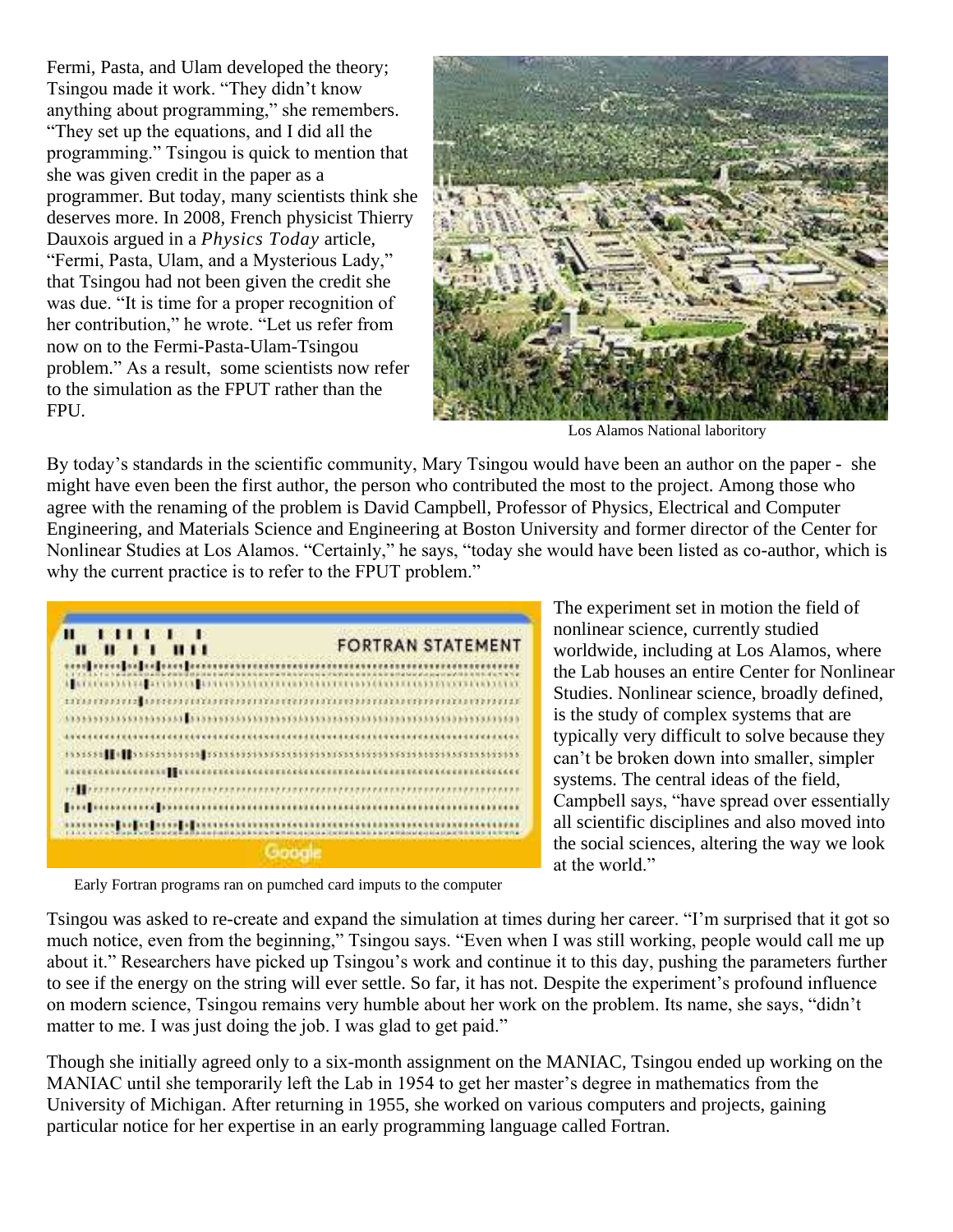"When Fortran came, it was almost like paradise," she says. The new programming language was much less laborious than the language used for programming the MANIAC, and it was capable of commands that were impossible before, so programming the calculations was much easier and much faster.

As an early Fortran expert, Tsingou went on to many more career accomplishments, including editing and manipulating the Poisson Group codes. These codes were used on a number of Los Alamos projects, including a proton storage ring used to facilitate the acceleration of a beam of electrons so the beam could travel fast enough to, upon striking another material, cause the release of that material's neutrons. Magnets were used to keep the beam going around the ring, so scientists needed precise calculations of the magnetic field.

The Poisson codes were also used for Tsingou's work on programming a system for Star Wars that could pick out a nuclear weapon from a group of weapons, some nonnuclear. "The idea at the Laboratory," Tsingou says, "was that the Soviets might send a nuclear warhead toward the United States that would be surrounded by missiles carrying nonnuclear warheads, leaving the United States unsure which one to take out in defence." Tsingou worked with groups that "created simulations to detect which incoming objects were carrying nuclear weapons."

People called from all over the country with questions for Tsingou about the Poisson Group codes. Frank Krawczyk, an Accelerators and Electrodynamics group scientist who currently manages the Poisson codes at Los Alamos, explains that the users of the codes are still widespread. "All U.S. national laboratories that use accelerators or electromagnetics in general are using the codes," he says. Poisson is a teaching tool at universities and is included in the curriculum of the U.S. Particle Accelerator School. Tsingou's team "helped develop software tools that changed the way scientists developed subsystems for accelerators," Krawczyk says, and these same tools, "are still relevant in the 2020s."

Before Tsingou retired in 1991, she was one of the main writers of the codes' user manual. Although the manual has been revised over the years, sections of the current version are "mostly identical to the earlier versions," according to Krawczyk.

Mary Tsingou lauds Los Alamos as a wonderful place to work, but she is also frank about the disparities in treatment of men and women throughout her career. "Unfortunately," she says, "the men always got the more interesting problems, and the women were always relegated to the mundane - keeping the machine going and stuff like that."

In 2019, Mary Tsingou Menzel and her husband, Joe Menzel, were photographed in their Los Alamos home during an interview for the American Institute of Physics

An anecdote told by Mary Kircher, another mathematician who started working at Los Alamos around the same time that Tsingou did, highlights the gender inequalities that were prevalent in the mid-20th century. "Back in the MANIAC days," Kircher told an interviewer in 2002, "the first sign that it was really not going to be a woman's job anymore was when Jack Jackson got some of the young



men together - none of the women" for an important MANIAC project. "We were not invited.…And there was some bitterness about it, of course.…I know Mary [Tsingou] was upset."

"We as women were expected to be second rate," Tsingou says. She was repeatedly told by supervisors that they were trying to raise her salary to equal that of a man with her skills and experience; she never understood, she says, why they couldn't just do it. Not long before she retired, Tsingou received a settlement from a gender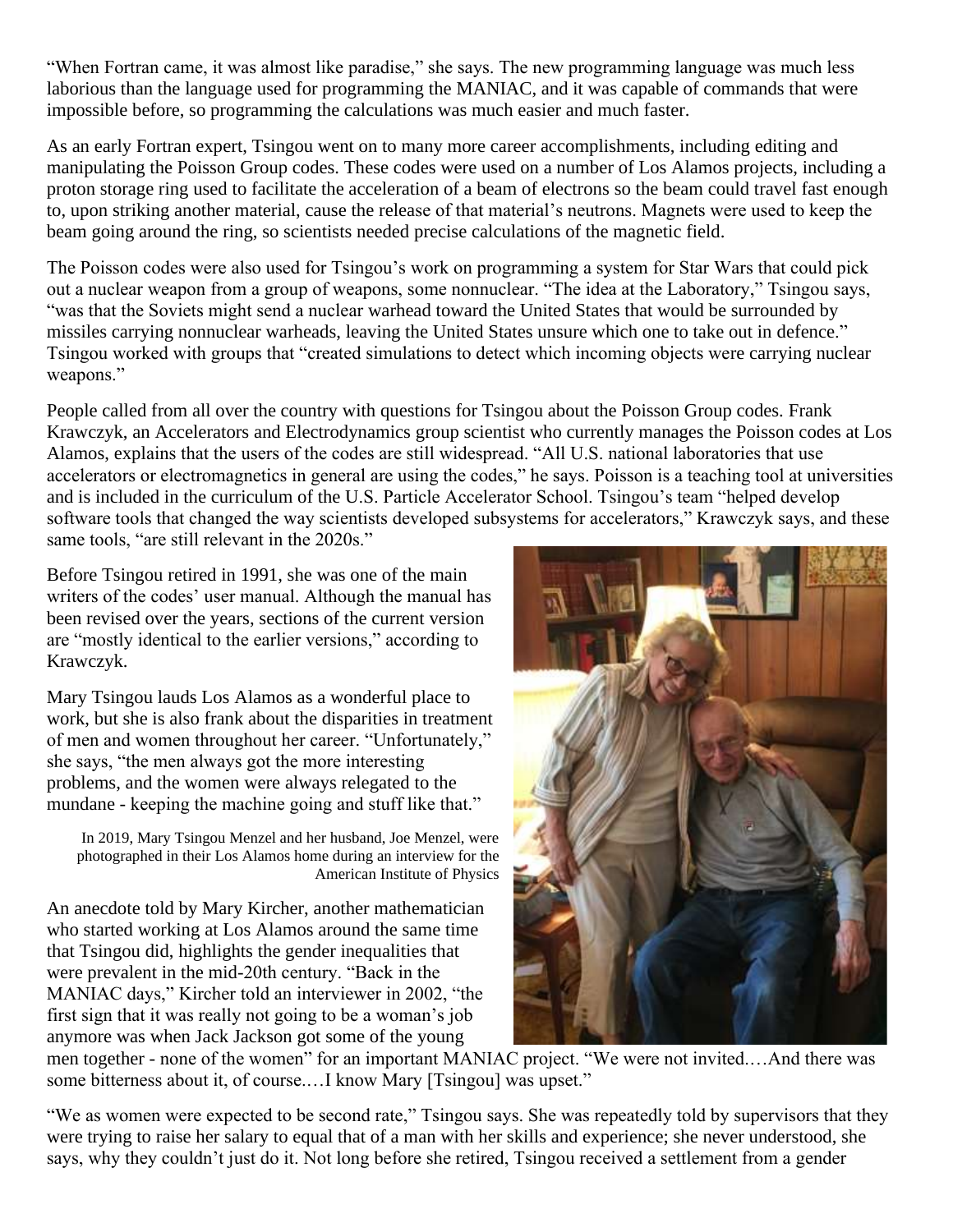inequity lawsuit filed against the Laboratory by Janet Wing, a fellow computer programmer; Tsingou used the money to buy a video camera for her then-pregnant daughter.

Tsingou still lives in Los Alamos with her husband, Joseph Menzel, whom she met in Los Alamos when he worked in protective forces. They live in the home they were assigned based on the Laboratory's early point system, determined by salaries, how long they had worked at the Laboratory, and the size of their family. "At that time," Tsingou says, "when you were married, you were only eligible for apartments, and then when you were at least three months pregnant, you were eligible to apply for a house." The Menzels moved into their home when Tsingou was pregnant with their first daughter. Their two daughters now live in Texas and Pennsylvania, "but this is our place," Tsingou says. "This is our home."

Looking back on her career, Tsingou expresses fondness for the projects she worked on and marvels at the ways in which the world is different from what scientists of the mid-20th century thought it would be. "They thought nuclear energy was going to change the world," she says, "but it's the computers that have changed the world."

#### **National Cows**



**COMMUNISM** You have 2 cows The State takes both and gives you some milk.



**SOCIALISM** You have 2 cows. You give one to your neighbour.



**FASCISM** You have 2 cows. The State takes both and sells you some milk.



## **AN ITALIAN CORPORATION**

You have two cows. but you do not know where they are. You decide to have lunch.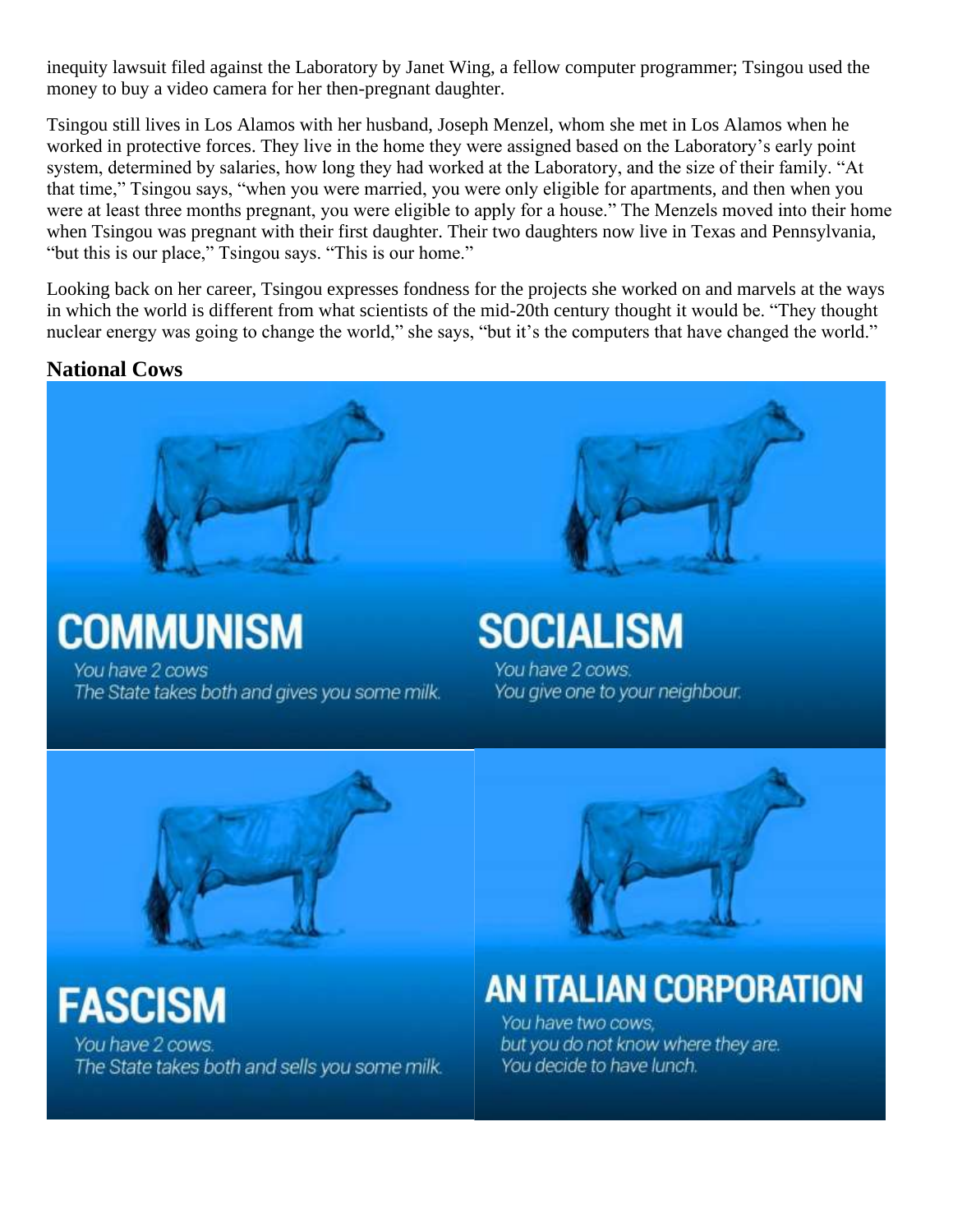



# **A BRITISH CORPORATION**

You have two cows. Both are mad.

# **AN INDIAN CORPORATION**

You have two cows. You worship them.



# **AN IRAQI CORPORATION**

Everyone thinks you have lots of cows. You tell them that you have none. Nobody believes you, so they bomb the crap out of you and invade your country. You still have no cows but at least you are now a Democracy.



## **A GREEK CORPORATION**

You have two cows borrowed from French and German banks You eat both of them. The banks call to collect their milk, but you cannot deliver

so you call the IMF. The IMF loans you two cows.<br>You eat both of them.

The banks and the IMF call to collect their cows/milk. You are out getting a haircut.



# **TRADITIONAL CAPITALISM**

You have two cows. You sell one and buy a bull. Your herd multiplies, and the economy grows. You sell them and retire on the income.



## **AN AMERICAN CORPORATION**

You have two cows. You sell one, and force the other to produce the milk of four cows. Later, you hire a consultant to analyse why the cow has died.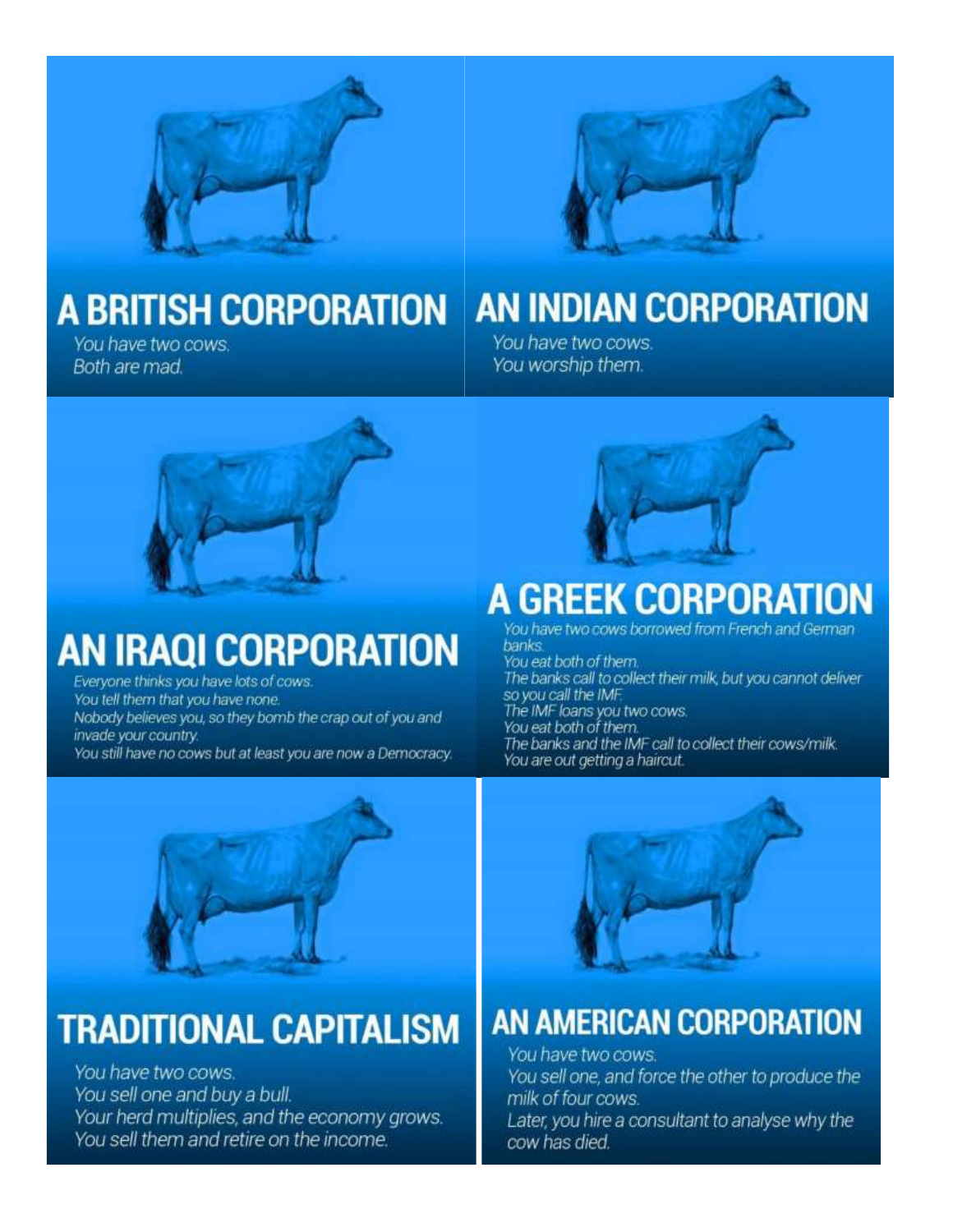



# **A CHINESE CORPORATION**

You have two cows.

You have 300 people milking them.

You claim that you have full employment and high bovine productivity.

You arrest the newsman who reported the real situation.

## AN AUSTRALIAN CORPORATION

You have two cows. Business seems pretty good. You close the office and go for a few beers to celebrate.



# **A FRENCH CORPORATION**

You have two cows. You go on strike, organize a riot, and block the roads, because you want three cows.

# **AN IRISH CORPORATION**

You have two cows. One of them is a horse.





You have 5,000 cows. None of them belong to you. You charge the owners for storing them.

# **BUREAUCRATISM**

You have 2 cows. The State takes both, shoots one, milks the other and then throws the milk away.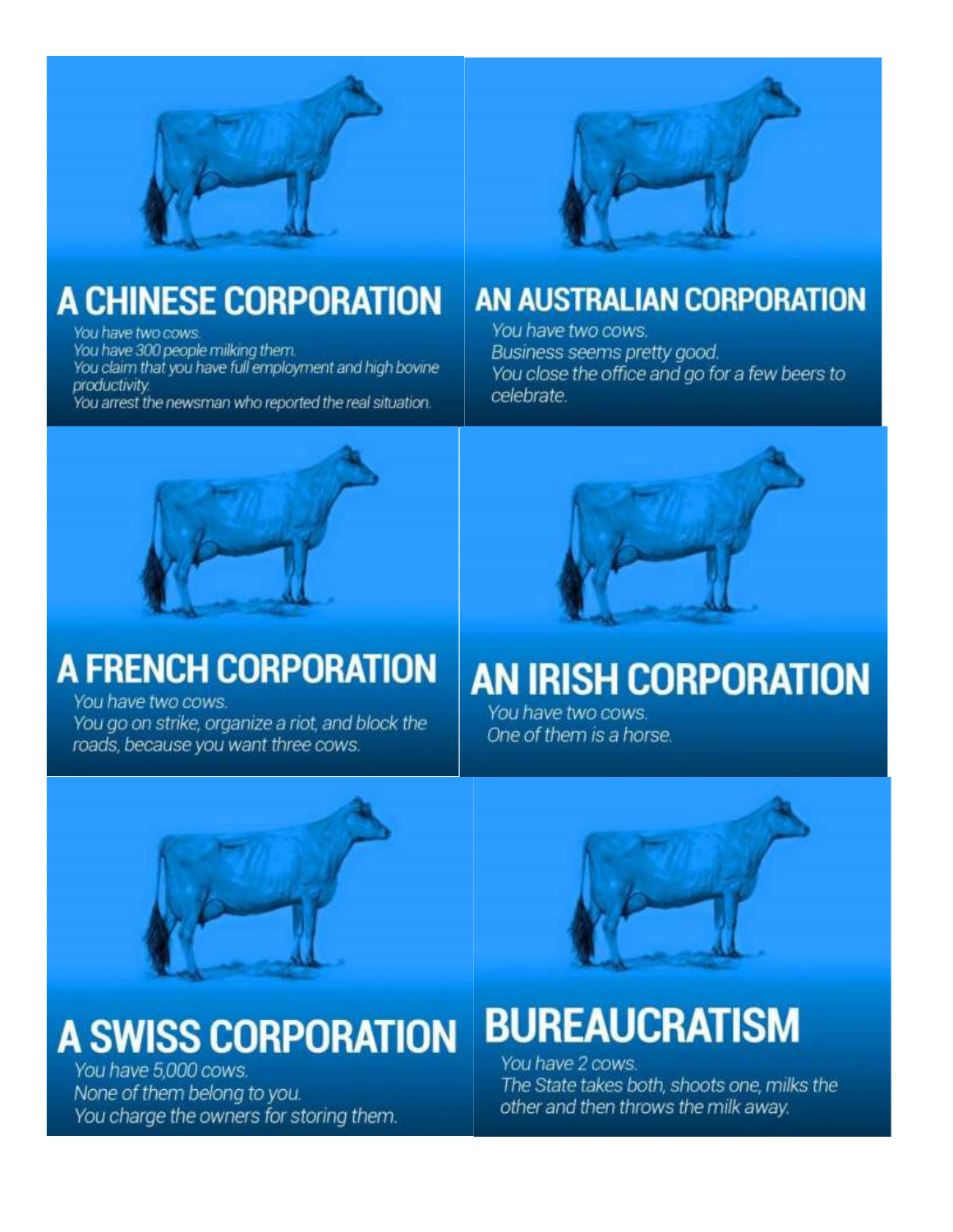# **VENTURE CAPITALISM**

You have two cows

You sell three of them to your publicly listed company, using letters of credit opened by your brother-in-law at the bank, then execute a debt/equity swap with an associated general offer so that you get all four cows back, with a tax exemption for five cows.

The milk rights of the six cows are transferred via an intermediary to a Cayman Island Company secretly owned by the majority shareholder who sells the rights to all seven cows back to your listed company.

The annual report says the company owns eight cows, with an option on one more.

#### **Solo News Two Wonogiri Mountains**

On Sunday, 3 intrepid wanderers from STUPID boarded Kartini the Kijang about 8am, and set off for a couple of smallish mountains down in Wonogiri.

Our first was Bukit Cumbri, an interesting peak right on the border of East and Central Java. The drive was quite a long one, and the last 40km was slow on the windy road through hilly country behind the inevitable plodding trucks. But at last we arrived about 10.30, and immediately set off up the hill.



Right: Phil flys his drone from Cumbri

Left: The white trunk Ghost Gums



The climb is not hard at all, walking up on a dirt track through cashew nut plantations and, surprisingly, Australian ghost gum trees, so called because their smooth, pure white trunks look like ghosts in the moonlight. After about 20 minutes, we reached the first rocky outcrop, the very favourite selfie spot, where there is a flat rock, and magnificent views to the east.

The true peak of Cumbri is another rocky outcrop some 50m up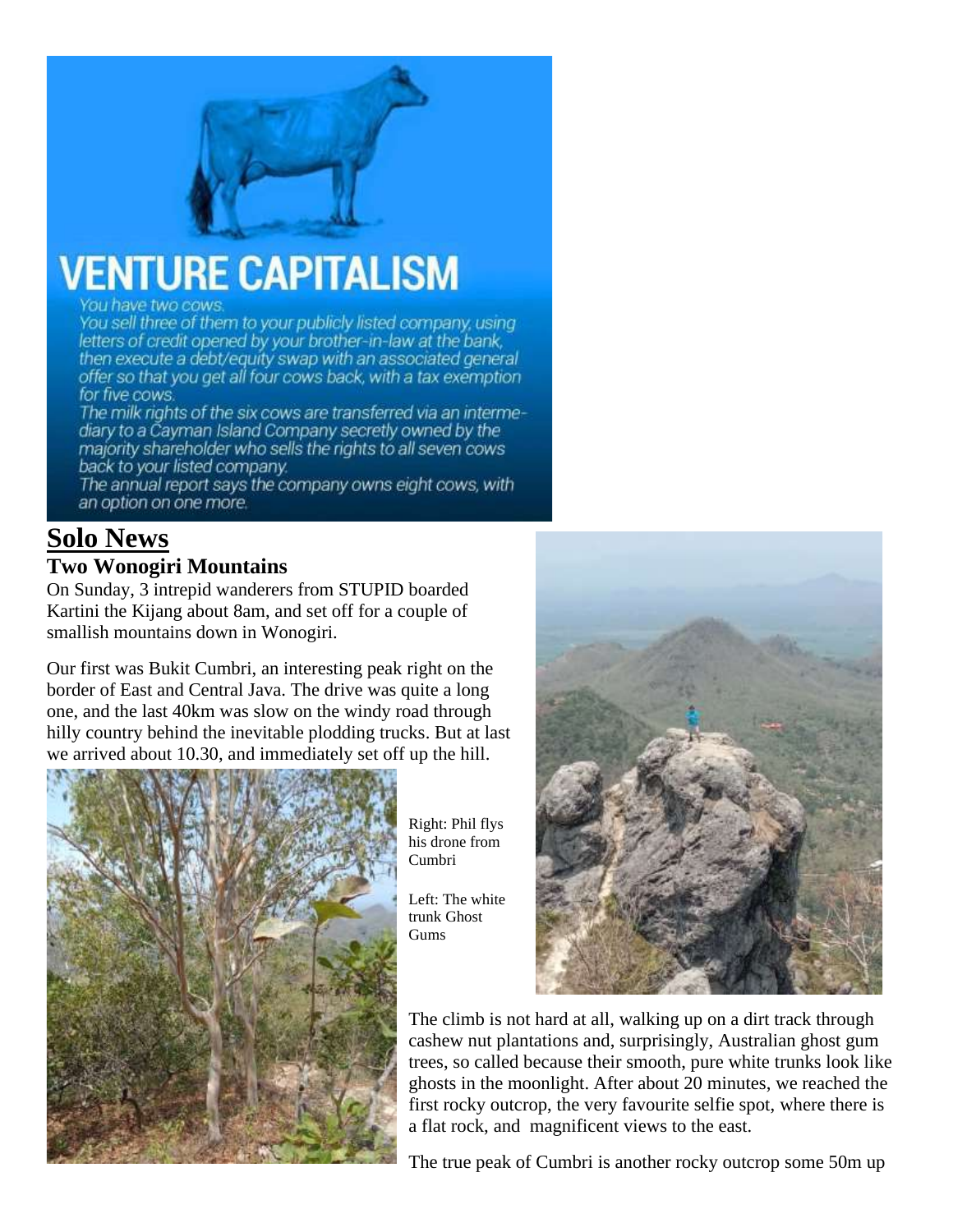and to the west. The path between the two is narrow, and a little slippery with loose sand. On both sides are steep cliffs. It was pleasant up there, with a gentle breeze, and we sent up a couple of drones to get some interesting perspectives. Down again, regaining Mama Titin at her favorite bakso stand, and off we went into Purwantoro for a luncheon of soto ayam.

"Just like womens' breasts" says Phil of these mountans below Cumbri, he having made a study of the topic

The next venue was a mountain called Gunung Brojo. We had never done this one before, so that made it intriguing. Just out of Purwantoro, we turned off south and quckly started ascending on a narrow, but well paved road. It snaked ever upwards, through



little villages, and past massive volcanic stones much bigger than any house. Eventually we reached a dead end, and asked some locals for directioins. We'd gone past the turnnoff. Nothing was signposted. Turning around was a bit of a hastle, it being steep and narrow, but luckily there was a house with a largish front courtyard, and some very surprised occupants.



The road from here continued a mile or so up to the top of the ridge, albeit somewhat attenuated. On the way there was a spectacular red flowering tree, with no leaves – just brillliant red. And many pine trees. At the top, we took one narrow path, but it ended up at a communications tower. So we tried another path, which reached the edge of the ridge, but there were no vistas – everthing obsured by big pine trees.

A brilliant red flowering tree on the way to Brojo

About to give up, we met up with a local guy, who showed up the correct track – somewhat obsure to be sure It wended its way through pine forests, and at

A mile back at a three-ways was a sort of statue thingame, variously called a candle or a Monas statue by the locals. We parked the car, and were about to start walking up the road when a nearby lady informed us we could drive up further. This seemed a brilliant idea, but reversing out of the parking spot, Kartini managed to get herself stuck in a gutter.

The road to Gunung Brojo had huge volcanic rocks either side of the narrow road

Apparently there are very few men up there in them there mountains, only women and children. The males have all gone off to Jakarta to work as labourers on construction sites. A couple of lusty lasses volunteered to assist pushing, but somehow we managed to extradite ourselves, and proceeded up the hill to the house of one Mbak Yanti, who is the official Parking Person for Gunung Brojo.

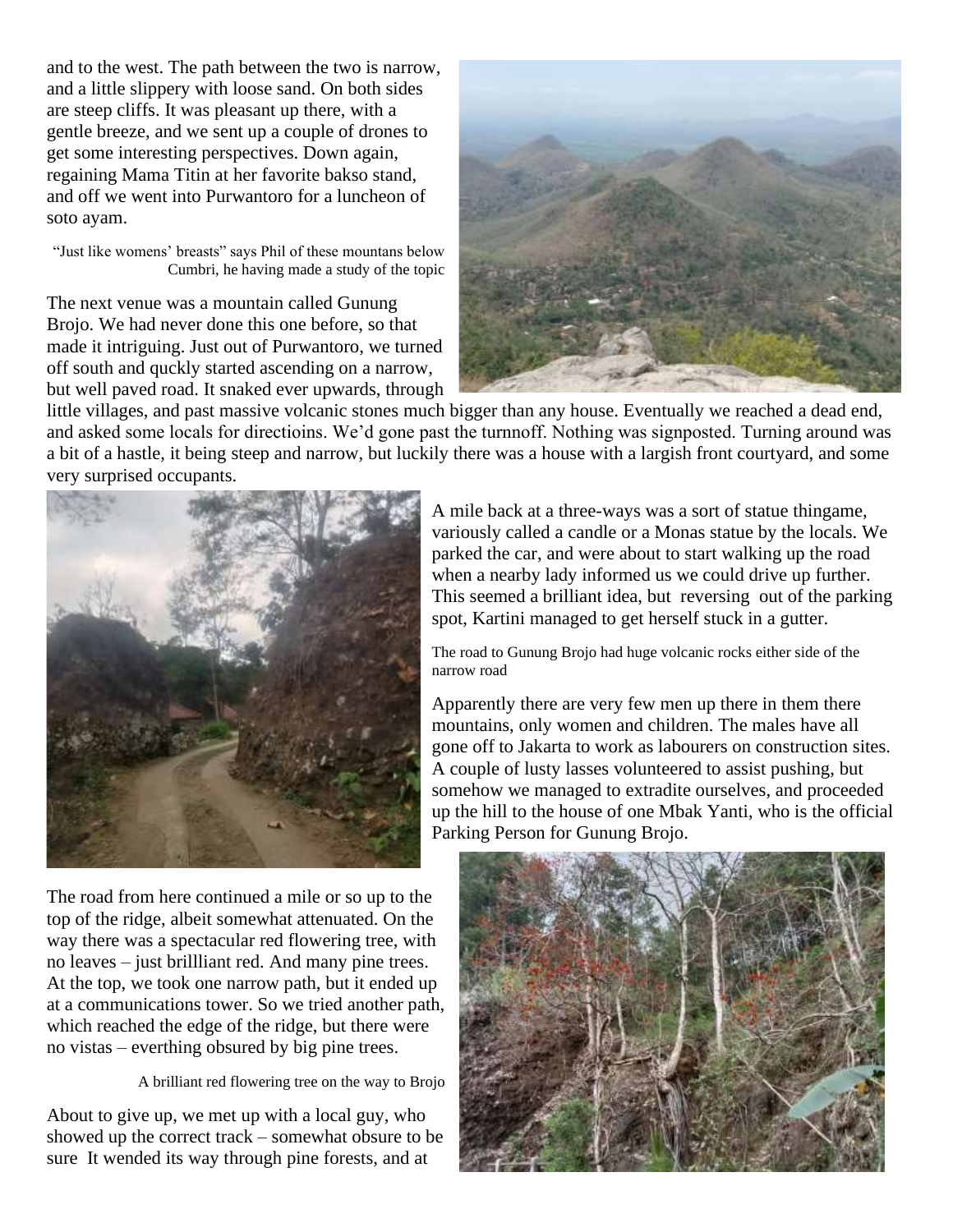last came to the rocky outcrop that was Gunung Brojo.



pine trees for resine and turpentine

On the upper slopes of Brojo they tap On the peak of Brojo – little villages far below

It was well worth the effort. Straight down was the little town of Purwantoro, spread out at our feet like a map. To the east, you could see some hills, and then the vast plains of Ponorogo. To the north was the massive Jobolarangan mountain range, and then Lawu, though the latter was not visible that day due to storm clouds. Westwards were more hills, enormous cumulonimbus clouds and much rain. But the southern view was the best. Row after row of mountain ranges, each fading into a paler shade of blue, with cloud in some of the valleys way below us .

And so, in the fading light, we descended to the very friendly Parking Personage, retrieved Kartini the Kijang and Mama Titin, and drove the long windy way home to Solo. A very satisfying day.

## **SEA Matters**

#### **SEA Monthly Meeting**

Venue: Lava Bar, Solo Present: Don, Johannes, Frederik, Michael Time: Friday 24 Sept, 3.00-4.00pm

- 1. SEA Christmas Party Usually held in mid December, it was proposed to have a more European style Christmas party this year. Maybe hire a villa with a pool. Perhaps a barbeque. SEA to sell beer.
- 2. SEA Barbeque. This will be held this coming Sunday at Michael's Monster House from 1pm onwards. Decided on hamburgers, hot dogs and kebabs for the price of 50,000 per pax, and beer and softdrinks on sale.
- 3. Kereta Kelinci scheduled for Sunday October 30. Michael to make enquiries as to the cost. Beer and music to be organised.
- 4. Laptops from Singapore 8 schools have submitted their information for the 100 refurbished computers that we are going to distribute gratis. Import licensing is proceeding.
- 5. Zoo donation The Rp20 million will be presented to Pak Bimo, the director of the zoo at a press conference on Friday 1 October. Pak Bimo will arrange a special 2 year free pass for Berry and family to visit the zoo. Presentation starts at 1pm with a lunch provided by the zoo, and the ceremony at 2pm. All welcome.
- 6. Next monthly meeting 6.30pm 8 October at Manir's Family Kitchen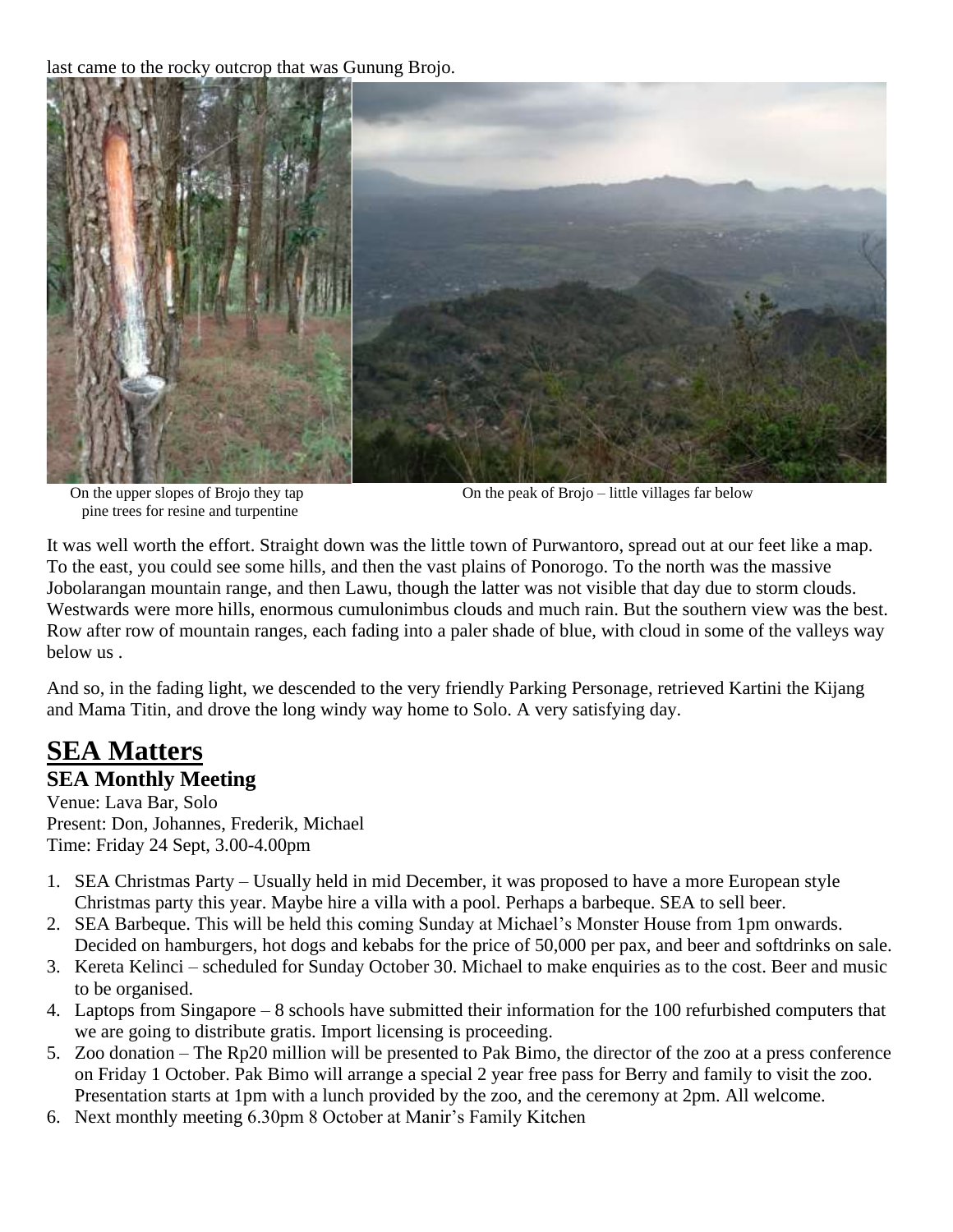## **Rewards For Getting This Far**



# **BEYOND THE BLACK STUMP**



**Quote: "**[Women are made to be loved, not understood..](https://www.brainyquote.com/quotes/oscar_wilde_118826) - Oscar Wilde

**Thought for the week:** If you can't get a lawyer who knows the law, try and get one that knows the judge.